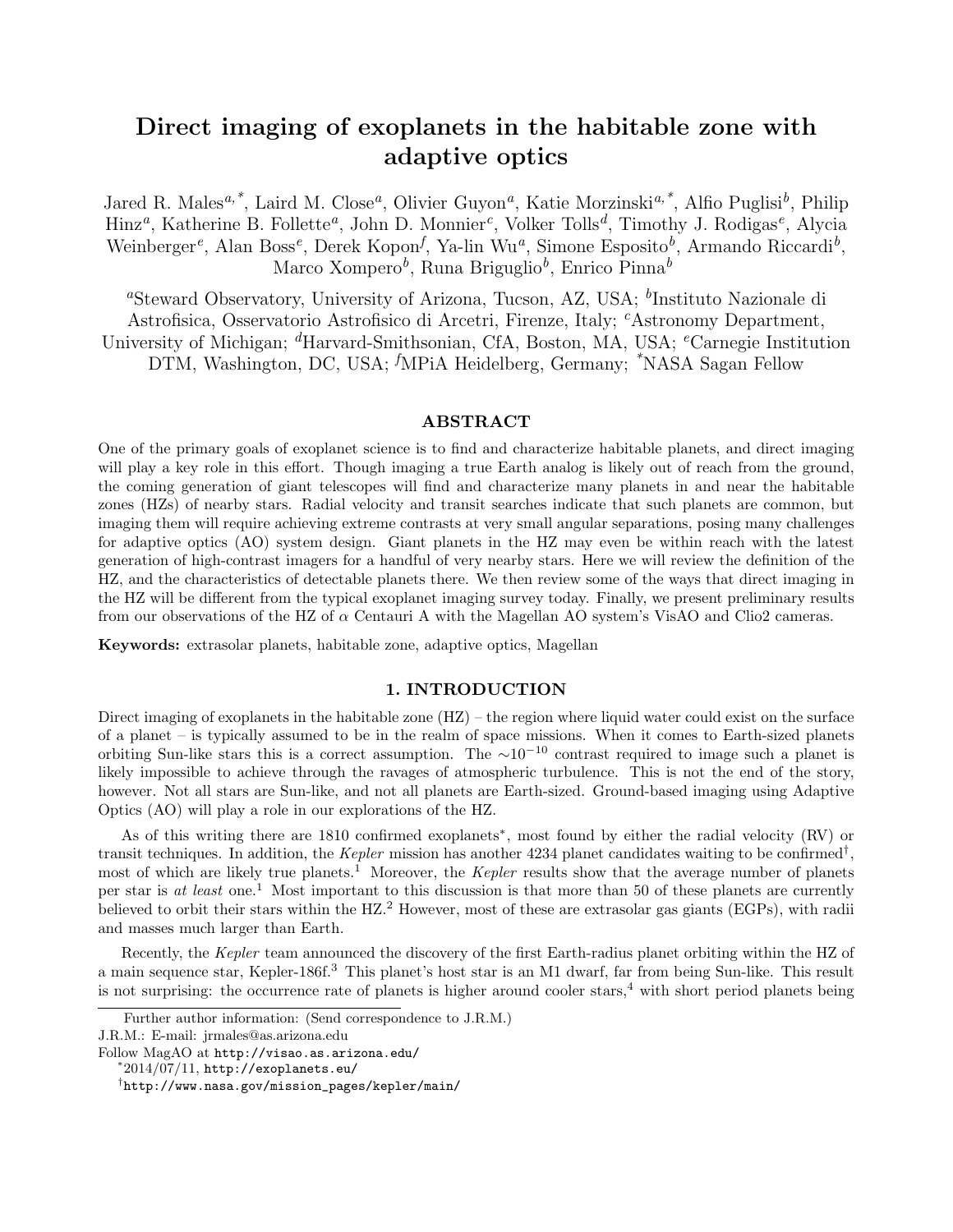roughly twice as common around M stars as around G stars.<sup>5</sup> In fact, it has been estimated that the nearest habitable planet is within 5 pc of the sun,<sup>6</sup> but most likely orbiting an M dwarf.

Guyon et al  $(2012)^7$  analyzed a catalog of nearby stars, finding 300 stars around which, given their luminosities and distances, future 30 m class extremely large telescopes (ELTs) will be able to characterize potentially habitable super-Earths, mainly around cooler stars. Similarly, Crossfield (2013)<sup>8</sup> used statistics from the *Kepler* mission to model the population of planets possibly orbiting stars within 8pc, and estimated that ELTs will image approximately 10 short period planets around those stars. These studies show that ground-based imaging in the HZ will be an important part of future exoplanet studies.

In what follows we will not actually discuss AO or coronagraphy or any of the technological details required to image planets in the HZ. Rather, we hope to make a convincing case that given the current and future capabilities of AO systems, direct imaging in the HZ from the ground will be possible. Information about such capabilities is available in these proceedings and elsewhere. Current high contrast imaging AO systems and instruments include: the Gemini Planet Imager (GPI)<sup>9, 10</sup> instrument; the Spectro-Polarimetric High-contrast Exoplanet REsearch  $(SPHERE)^{11}$  instrument; Project 1640;<sup>12</sup> the Subaru Coronagraphic Extreme AO (SCExAO)<sup>13</sup> system; the Large Binocular Telescope (LBT) Interferometer  $(LBTI)^{14}$  instrument; and the Magellan AO (MagAO)<sup>15</sup> system. The nature and names of future projects are constantly changing, but some references with detailed predictions about future capabilities include: the Planet Formation Imager  $(PFI)^{16}$  for the Thirty Meter Telescope (TMT); the TIGER<sup>17</sup> instrument for the Giant Magellan Telescope (GMT); and the Planetary Camera and Spectrograph  $(PCS)^{18}$  for the European ELT.

We first briefly review the definition of the HZ, and begin discussing some of the ramifications of the HZ for direct imaging. We then analyze the expected brightness of exoplanets in reflected light in the HZ, and show that both large planets around solar type stars and small planets around cooler stars are detectable from the ground. We then turn to a detailed discussion of the detectability of EGPs, and argue that for some very nearby stars EGPs are detectable using the latest generation of AO systems. Next, we discuss some of the challenges that the relatively rapid orbital motion of HZ planets present for direct imaging. Finally, we briefly introduce the initial survey of the HZ of the nearest Sun-like star  $\alpha$  Cen A using MagAO in both the visible and thermal infrared (IR).

# 2. THE HABITABLE ZONE

Here we will briefly review the concept of the HZ, and describe how it is defined. For a more thorough introduction to the HZ we refer the reader to recent reviews by Seager  $(2013)^{19}$  and Kasting et al  $(2013)^{20}$  The HZ is, by convention, defined as the region around the star where the surface temperature of a terrestrial planet allows the presence of liquid water.<sup>19</sup> Liquid water is a requirement for all life on Earth, and has many physical and chemical properties which make it an ideal medium for life. For our purposes, the locations of the inner and outer boundaries of the liquid water HZ are fundamental inputs into the requirements that must be met by an AO system in order to image planets there.

#### 2.1 The Earth-Like Habitable Zone

We first consider definitions of the HZ which focus on planets very similar to Earth, in terms of size, composition, and atmosphere. An empirical estimate for the limits of the HZ was proposed by Kasting et al  $(1993).^{21}$ Considering the last time Venus and Mars appear to have had liquid water on their surfaces, and accounting for the evolution of solar luminosity with time, these limits are:

- Inner Edge (recent-Venus): 0.75 AU
- Outer Edge (early-Mars): 1.77 AU

More detailed modeling of Earth's climate and geological processes leads to a more restrictive HZ. A generally accepted inner edge is set by photodissociation of water with subsequent hydrogen escape. A generally accepted outer edge is set by the maximum distance where the  $CO<sub>2</sub>$  greenhouse effect can maintain surface temperatures. Recent estimates for these limits from Kopparapu et al  $(2013)^{22}$  are

• Inner edge  $(H_2O \text{ loss})$ : 0.99 AU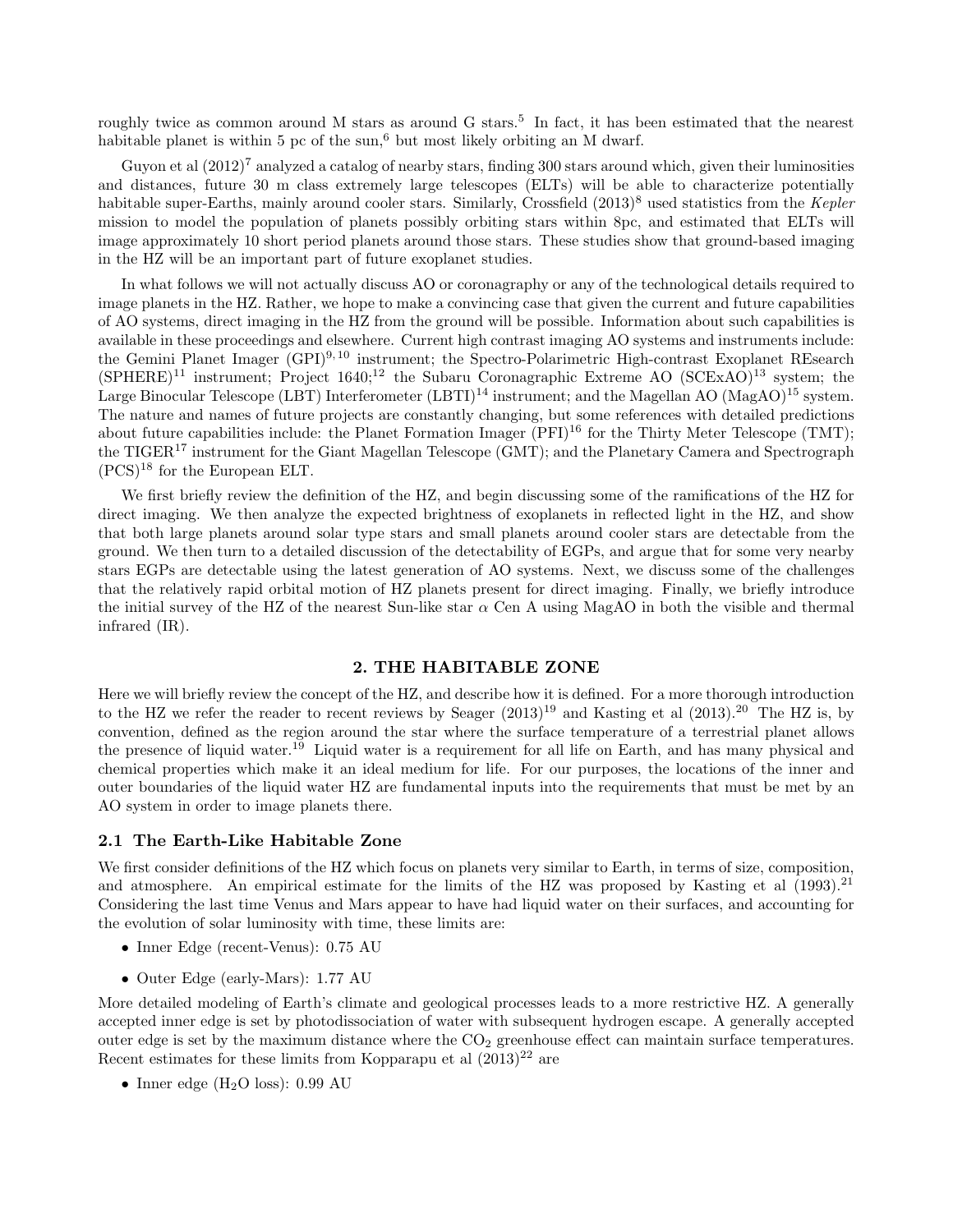• Outer edge (Max. greenhouse): 1.70 AU

Note that there is great deal of ongoing work on this topic, and these values will likely be revised under further study. Finally, we note the "wide HZ" given by Traub  $(2011).^{23}$  These limits, attributed to Kasting, are:

- Inner edge: 0.72 AU
- Outer edge: 2.00 AU

This "wide-HZ" is motivated by ensuring that no potentially habitable planets are missed in data analysis and interpretation. When considering these different definitions of the HZ and the requirements they place on future AO systems, the most challenging limits should be used when designing an instrument for direct imaging in the HZ. This may not simply be the closest inner edge — closer planets have more favorable contrasts, for instance.

#### 2.2 The Wider Habitable Zone

Many studies have relaxed the requirement of being specifically Earth-like, and proposed much wider HZs. For instance Zsom et al  $(2013)^{24}$  considered very low humidity atmospheres, and found that such a planet could retain liquid water as close as 0.5 AU (though see discussion in Kasting et al  $(2013)^{20}$ ). Planet mass also likely plays a role. More massive planets are expected to have denser atmospheres, leading to a weaker greenhouse effect, and hence the inner edge of the HZ will be closer.<sup>25</sup> The reverse holds for lower mass planets.

Turning to even less Earth-like environments, Pierrehumbert and Gaidos  $(2011)^{26}$  argue that molecular hydrogen is a very effective greenhouse gas due to collision-induced absorption. For a 3  $M_{\oplus}$  planet with a 40 bar H2-He atmosphere at 10 AU from a G star, their calculations show that surface temperatures would be ∼280 K. With these much wider separations such planets may be important targets of future direct imaging efforts.

A dense H<sup>2</sup> atmosphere may even be able to keep the surface of a free floating planet warm enough to harbor liquid water.<sup>27</sup> Another source of energy which could keep water liquid far from the star is tidal heating of a moon, which is evident in our solar system on bodies such as Europa<sup>28</sup> and Enceladus.<sup>29</sup> With the various ways it is possible to keep temperatures high enough for liquid water, one can argue that the outer edge of the HZ extends to infinity.<sup>24</sup>

## 2.3 Other HZ Concepts

Before moving to a discussion of direct imaging in the HZ, we note a few more important HZ concepts. Main sequence stars become more luminous as they evolve, which means the location of the HZ must also evolve, possibly limiting the development of life. The continuously habitable zone (CHZ) concept applies the above definitions with the additional restriction that the planet can support liquid water for a significant period of time, even when faced with stellar evolution.<sup>21, 30</sup> We are also generally neglecting any discussion of biosignatures, that is the signatures of life that we might observe. We refer to the review articles cited above, as well as the chapter on terrestrial planet atmospheres in *Exoplanets* by Meadows and Seager (2011),<sup>31</sup> for detailed discussions of these topics.

## 2.4 The Direct Imager's Habitable Zone

The above discussion leads to a few points of interest when considering direct imaging in and near the HZ. First, for the remainder of this article we will assume that the location of the HZ is loosely set by

$$
a_{HZ} \approx \sqrt{\frac{L_*}{L_\odot}} \text{ AU.} \tag{1}
$$

so that we can apply the HZ concepts to different spectral types. We have here defined the 1 AU equivalent distance from the star, but we can also scale the inner and outer edges of the HZ by  $a \propto \sqrt{L_*}$ . This should not be done lightly, though, as it ignores the impact of the stellar spectrum on the planet's climate and implicitly assumes that the Bond albedo is constant.<sup>20</sup>

In the coming sections we will discuss some of the impacts that moving into the HZ has on direct imaging of exoplanets. Many of these affect both space-based and ground-based efforts. The most important characteristic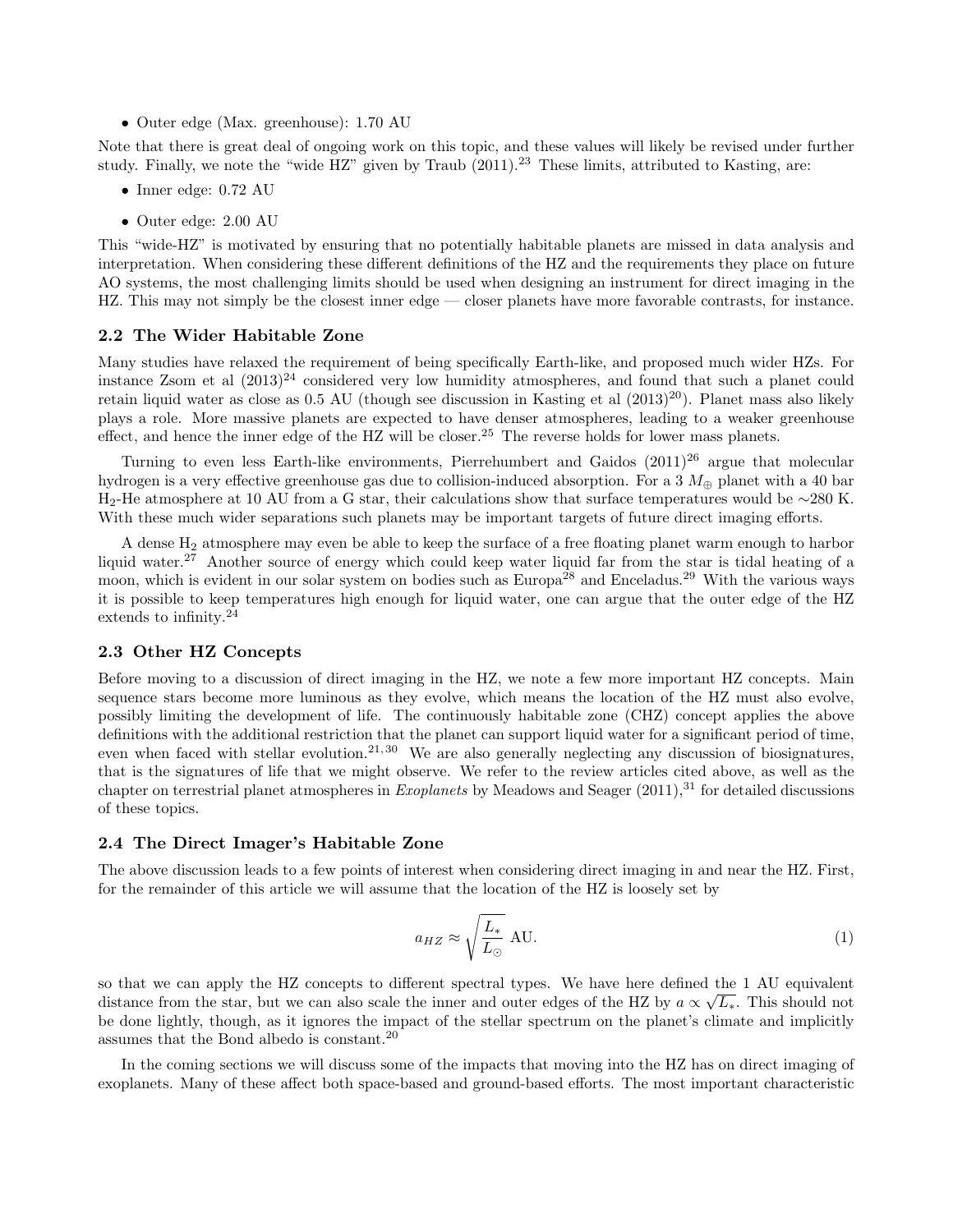of direct imaging in the HZ is that irradiation by the star is important (essentially by definition). In this regime, light from the star that is reflected from the planet will play a major role in the brightness of the planet. In addition, the incoming radiation from the star heats the planet so that the planet's age and mass do not control its luminosity in the thermal infrared.

Planets in the HZ are much closer to their stars than the planets currently targeted through direct imaging. This means that orbit dynamics will play a more significant role in the HZ. In reflected light, the brightness of the planet depends on orbital phase, such that a planet may only be detectable for a fraction of its orbit. Direct imaging instruments have a finite inner working angle (IWA), which means that planets too close to their star will not be detectable. Orbital time scales will be short enough in the HZ, particularly around low-mass stars, that whether or not a planet is detectable will change rapidly for both of these reasons. On large telescopes, orbital motion projected onto the focal plane can be fast enough that the resultant smearing will limit our sensitivity.

Finally, we note that not all planets in the HZ will be habitable. Ice and gas giant planets are generally not considered to be habitable themselves – even if in the HZ – but they may still be astrobiologically interesting if they have moons.<sup>32</sup> In the context of direct imaging from the ground with AO, such planets are interesting because (as we will show below) their larger radii make them detectable. Precursor searches from the ground with AO will be able to identify such planets, allowing space telescopes to avoid those stars and thus concentrate precious telescope time on stars which may still have a terrestrial planet in the HZ.

# 3. CONTRAST IN REFLECTED LIGHT

In the HZ, starlight reflected from the planet will play a major role in direct imaging detections. Especially for smaller radius planets, it may be the only way in which they are detected. The ratio of reflected flux from the planet to the flux from the star, the contrast, is given by  $(33, 34)$ 

$$
\frac{F_p}{F_*} = 1.818 \times 10^{-9} \left( \frac{R_p}{1R_{\oplus}} \times \frac{1 \text{ AU}}{a} \right)^2 A_g \Phi(\alpha) \tag{2}
$$

where  $F_p$  and  $F_*$  are flux from the planet and star respectively,  $R_p$  is planet radius, a is the separation of the planet from its star, and  $A<sub>q</sub>$  is the planet's geometric albedo. The orbital phase angle  $\alpha$  at the time of observation is given by  $33$ 

$$
\cos(\alpha) = \sin(f + \omega)\sin(i) \tag{3}
$$

where f is the true anomaly,  $\omega$  is the argument of periastron, and i is the inclination of the orbit. Finally  $\Phi(\alpha)$ is the classical phase function which describes how much light, relative to full phase  $(\alpha = 0)$ , is reflected by the planet. As an example, if we assume isotropic pure scattering we have the Lambert phase function<sup>35</sup>

$$
\Phi(\alpha) = \frac{\sin(\alpha) + (\pi - \alpha)\cos(\alpha)}{\pi}.
$$
\n(4)

Real atmospheres are more complicated, and so is the resultant  $\Phi(\alpha)$ .<sup>33,34</sup>

#### 3.1 Contrast of an Earth

As a starting point, we assume a full-phase albedo  $A<sub>g</sub> = 0.3$  and use the Lambert phase function for  $\alpha = 90^{\circ}$ , which gives  $\Phi(\alpha) = 0.32$ . For an Earth-like planet, i.e.  $R_P = 1R_{\oplus}$ , at 1 AU this yields a contrast of  $1.7 \times 10^{-10}$ . It is almost certain that such a planet can not be detected from the ground. Traub and Oppenheimer  $(2011)^{36}$ present an analysis which shows that given reasonable assumptions about atmospheric turbulence, photon noise will prevent us from controlling the wavefront with sufficient accuracy to achieve this contrast. Cavarroc et al  $(2006)^{37}$  demonstrated that even with a 100 hr exposure on a future 100 m telescope, this contrast will not be achieved at tight angular separations because of residual non-common path aberrations. A space telescope is almost certainly required to detect light reflected from an Earth-like planet orbiting a Sun-like star.

The situation is not hopeless, however. The dependence of contrast on  $R_p^2$ , and the relationship between contrast, separation, and the location of the HZ for different spectral types means that ground-based AO will still have a role to play in the HZ.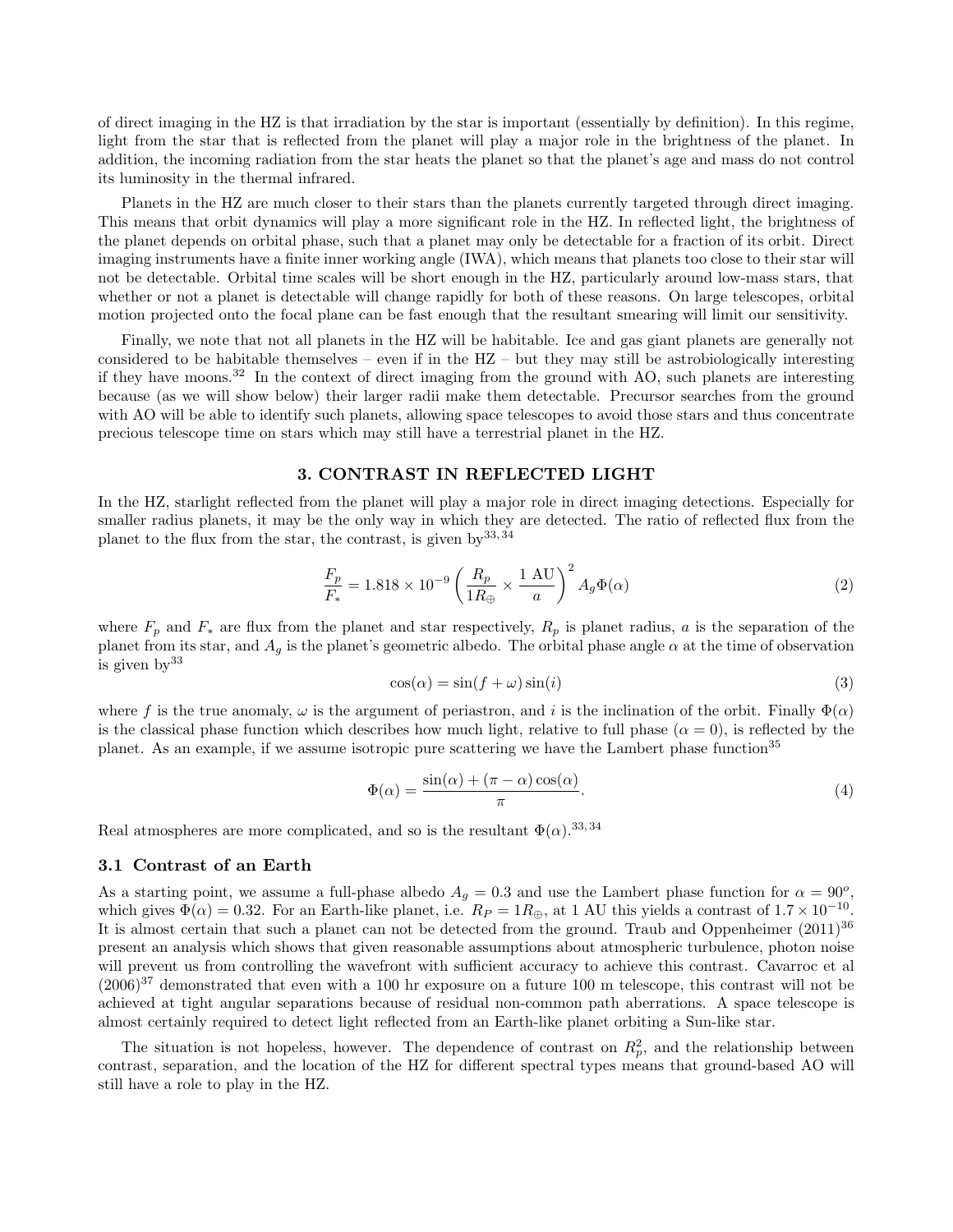

Figure 1. The reflected light contrast of planets in the 1 AU equivalent HZs of main sequence stars, showing the dependence of relative planet brightness on both spectral type and planet size. Cooler, less luminous, stars have closer HZs, which results in lower contrasts. Note that the top axis shows separation of the HZ, using Equation (1). The dashed line at 10<sup>−</sup><sup>8</sup> contrast indicates the ground-based contrast limit we adopt for extreme AO systems.

## 3.2 Detectability in the HZ

Combining the scaled location of the HZ, Equation (1), with the reflected light contrast, Equation (2) we find that HZ contrast is dependent on planet radius and stellar luminosity as

$$
\frac{F_p}{F_*} \left( a_{HZ} \right) \propto \frac{R_p^2}{L_*}.\tag{5}
$$

Luminosity is generally a well defined function of main sequence spectral type. Here we use the data tabulated in Lang  $(1992)$ ,<sup>38</sup> though other references can vary by  $\pm 50\%$  or more, especially for early spectral types. Given the exponential nature of the luminosity sequence, and of contrast itself, this of minor concern here. In Figure 1 we show the evolution of contrast in the 1 AU equivalent HZ versus main sequence spectral type. For this analysis we have again assumed  $A_g = 0.3$ ,  $\alpha = 90^o$ , and used Equation (4).

Following Guyon et al.  $(2012)$ ,<sup>7</sup> we adopt  $10^{-8}$  as the achievable contrast limit for extreme AO systems. To be sure this is a challenging contrast level for ground-based observations, but is typical of predictions made for future ELT class extreme AO systems.<sup>16</sup> For a similar but more detailed analysis of contrast limits see Crossfield (2013).<sup>8</sup> As the Figure shows, ground based ELTs will be able to detect giant planets around Sun-like stars, and will detect Earth-sized planets around cooler M dwarfs. Also note that ELT-like resolutions will be required due to the comparatively small separations of the HZ of M dwarfs.

Using Figure 1 we can determine when a HZ planet of a given size becomes detectable from the ground as a function of spectral type. Two effects are at play here. The first is that the HZ of less luminous stars is at a closer separation, and so planets located there have lower contrast (i.e. are easier to detect). The second is that larger planets are of course brighter for a given  $A<sub>g</sub>$ . In Table 1 we give the spectral type at which planets of various sizes become detectable in the HZ at  $10^{-8}$  contrast under the albedo and phase assumptions we have made. Note that the uncertainty in these determinations is roughly  $\pm 1$  spectral type, driven mainly by scatter in main sequence luminosities.

#### 4. EXTRASOLAR GIANT PLANETS IN THE HZ

An important physical property of EGPs and brown dwarfs (BDs) is that the radius of such an object only weakly depends on its mass. The structure of planets with  $M \lesssim 3M_{Jup}$  is supported by Coulomb pressure, and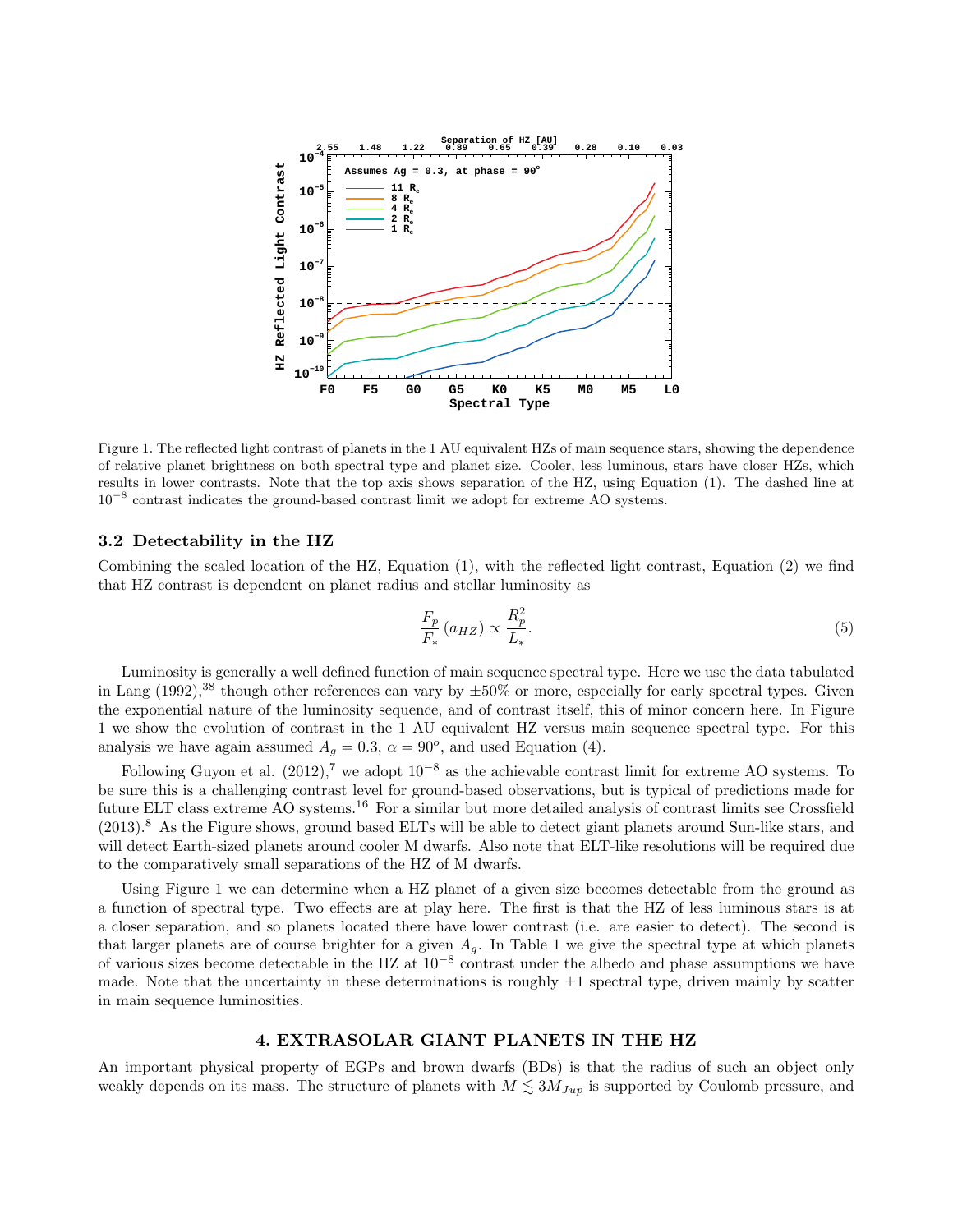| Planet Radius           | Sp. Type       | Luminosity  | Separation |
|-------------------------|----------------|-------------|------------|
| $[R_\oplus]$            |                | $L_{\odot}$ | [AU]       |
| $1$ (Earth)             | M4             | 0.019       | 0.13       |
| 2 (Super-Earth)         | M0             | 0.077       | 0.27       |
| 4 (Neptune)             | K2             | 0.29        | 0.53       |
| 6                       | G8             | 0.66        | 0.80       |
| 8 (~0.05 $M_{Jup}$ EGP) | G <sub>2</sub> | 1.1         | 1.06       |
| 9 (Saturn)              | G <sub>0</sub> | 1.5         | 1.19       |
| 11 (Jupiter)            | F8             | 2.1         | 1.45       |

Table 1. Habitable zone detectability at  $10^{-8}$  contrast.

for planets with  $M \gtrsim 3M_{Jup}$  the support is provided by degeneracy. The result is that all EGPs and BDs are  $1R_{Jup}$  in radius to within ~ ±15%.<sup>39,40</sup> For EGPs with  $M \leq 1M_{Jup}$  a useful scaling between mass and radius  $is<sup>41</sup>$ 

$$
\frac{R}{R_{Jup}} = \left(\frac{M}{M_{Jup}}\right)^{1/10}
$$

Observational evidence is mounting that this relationship can hold to very low masses. Batygin and Stevenson  $(2013)^{42}$  considered the case of Kepler-30d, an  $M = 23.1 \pm 2.7 M_{\oplus}$ ,  $R = 8.8 \pm 0.5 R_{\oplus}$  transiting planet discovered by the *Kepler* satellite. Though Kepler-30d's mass is close to that of Neptune, its radius is nearly that of Saturn. In fact, it is nearly perfectly described by the  $R = M^{1/10}$  scaling.

A growing number of planets have had both radius and mass measured by the transit and RV techniques, respectively. Since the transit gives a precise measure of inclination, the  $sin(i)$  uncertainty in mass from RV is eliminated. In Figure 2, we show a mass-radius diagram using data extracted from the exoplanets.org<sup>43</sup> database. Using values for  $R_*$  and  $T_*$  provided by the database we calculated stellar luminosity, and from there estimated equilibrium temperature of the planet according to

$$
T_{eq} = \left[\frac{1 - A_B}{f}\right]^{1/4} 278.5 \text{K} \left(\frac{L}{L_{\odot}}\right)^{1/4} \left(\frac{a}{1 \text{AU}}\right)^{-1/2} \tag{6}
$$

.

where we have (for now) assumed that the Bond albedo is  $A_B = 0$  and the distribution factor is  $f = 1$ . In Figure 2 we also show the  $M^{1/10}$  line scaled from Jupiter, as well as the  $M^{1/3}$  line — appropriate for rocky planets — scaled from Earth. Planets with masses at least as low as  $\sim 0.05 M_{Jup}$ (∼15 $M_{\oplus}$ ) appear to have radii of ∼8 $R_{\oplus}$ , placing them on the  $M^{1/10}$  relation.

These results have important implications for the detectability of EGPs in the HZ. First we note that reflected light contrast of EGPs goes as

$$
\frac{F_p}{F_*} \propto R_p^2 \propto M_p^{2/10}.\tag{7}
$$

In Figure 3 we show projected orbital separation vs. contrast for EGPs with radius  $11R_{\oplus}$  (~1 $R_{Jup}$ ) and 8 $R_{\oplus}$ . We assumed the same  $A_g$  and  $\alpha$  as above, and placed the



Figure 2. Mass-radius diagram for exoplanets which have had both mass and radius measured. Data from exoplanets.org. The large blue dots denote planets with  $T_{eq}$  < 500 K, assuming  $A_B = 0$ . Though not a rigorously derived cutoff, this shows that the planet radii here are not simply an artifact of extreme irradiation.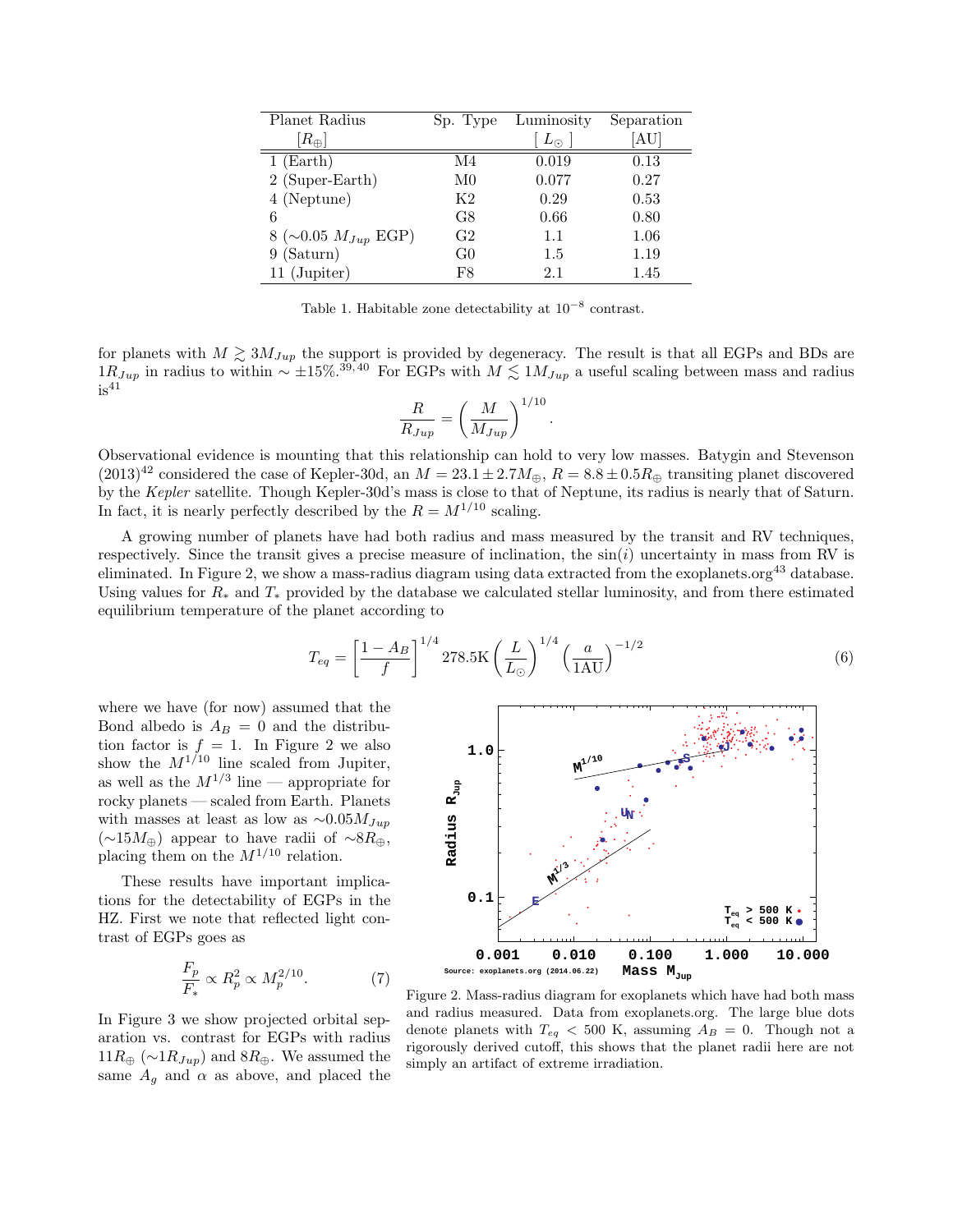

Figure 3. Left: reflected light contrasts of EGPs with radii of  $11R_{\oplus}$  and  $8R_{\oplus}$ . The curves show contrast vs. projected separation over the course of an orbit, where orbital phase is changing. The weak dependence of radius on mass means that such planets span nearly 2 orders of magnitude in mass, but only a factor of 2 in reflected light contrast (see Equation (7)). Right: a COND model based prediction for the M'  $(4.7\mu m)$  contrast of EGPs orbiting  $\alpha$  Cen A. The required contrasts are achievable using even today's AO technology. Together these plots show that in and near the HZ, even very low mass (10 to 20  $M_{\oplus}$ ) EGPs will be readily detectable from the ground with AO.

planet 1 AU from a G2 star. Such planets span nearly 2 orders of magnitude in mass, but the result is only a factor of 2 in contrast in the HZ.

A similar argument holds for EGP brightness in the thermal infrared. We expect luminosity to vary as

$$
L_p \propto R_p^2 T_p^4. \tag{8}
$$

In and near the HZ the minimum planet temperature  $T_p$  will be controlled by irradiation from the star, rather than mass and age. Since  $R_p$  depends only weakly on mass, luminosity will be only weakly dependent on mass. Figure 3b shows this. Here we have used the COND models<sup>44</sup> as follows: first, the temperature  $T_{evol}$  and radius of a planet at a given mass are determined from the associated evolutionary sequence for the star's age. Then, at a given separation,  $T_{eq}$  was determined using Equation (6) with  $A_B = 0.3$  and  $f = 1$ . Now for each mass and separation pair, if  $T_{evol} > T_{eq}$  then the planet's evolutionary temperature was used. If instead  $T_{eq} > T_{evol}$ then the equilibrium temperature was used. This analysis was extended to lower masses using the  $M^{1/10}$  scaling. Finally, the  $M'$  (4.7 $\mu$ m) bandpass was integrated over the appropriate spectrum from the COND grid for that temperature and gravity. In the figure, we show the results of such a calculation for  $\alpha$  Cen A, the nearest sun-like star, with  $L_* = 1.5L_{\odot}^{45}$  assuming an age of 5 Gyr. As expected, once irradiation becomes important the contrast of an EGP at a given separation is only weakly dependent on mass. EGPs will be very detectable in the thermal IR in and near the HZ.

# 5. NON-OPTICAL CHALLENGES

In addition to the many optical challenges that must be overcome to image planets in the HZ, there are nonoptical challenges which don't trouble current direct imaging efforts. These are mainly due to orbital motion. All imaging systems have a finite IWA, set by diffraction (the resolution limit) and the specifics of the coronagraph (which will be necessary). For all but a few nearby bright stars, imaging in the HZ necessarily implies working at small angular separation, close to the IWA. It also implies imaging planets with comparatively short periods – on the order of 1 year for a G star down to a few months for M stars. The result is that a given planet may only be outside the IWA, and hence detectable, for a small fraction of the time. Attempts to image such planets will need to account for this, by either knowing ahead of time when to look using prior knowledge (from transits, RV, or astrometry), or by repeatedly observing stars in a blind search. For example, Brown  $(2004, 2005, 2010)^{46-48}$ has studied these issues in the context of planning for spaced-based direct imaging missions, and Shao et al  $(2010)^{49}$  analyzed the advantages prior knowledge from astrometry would give to a direct imaging search.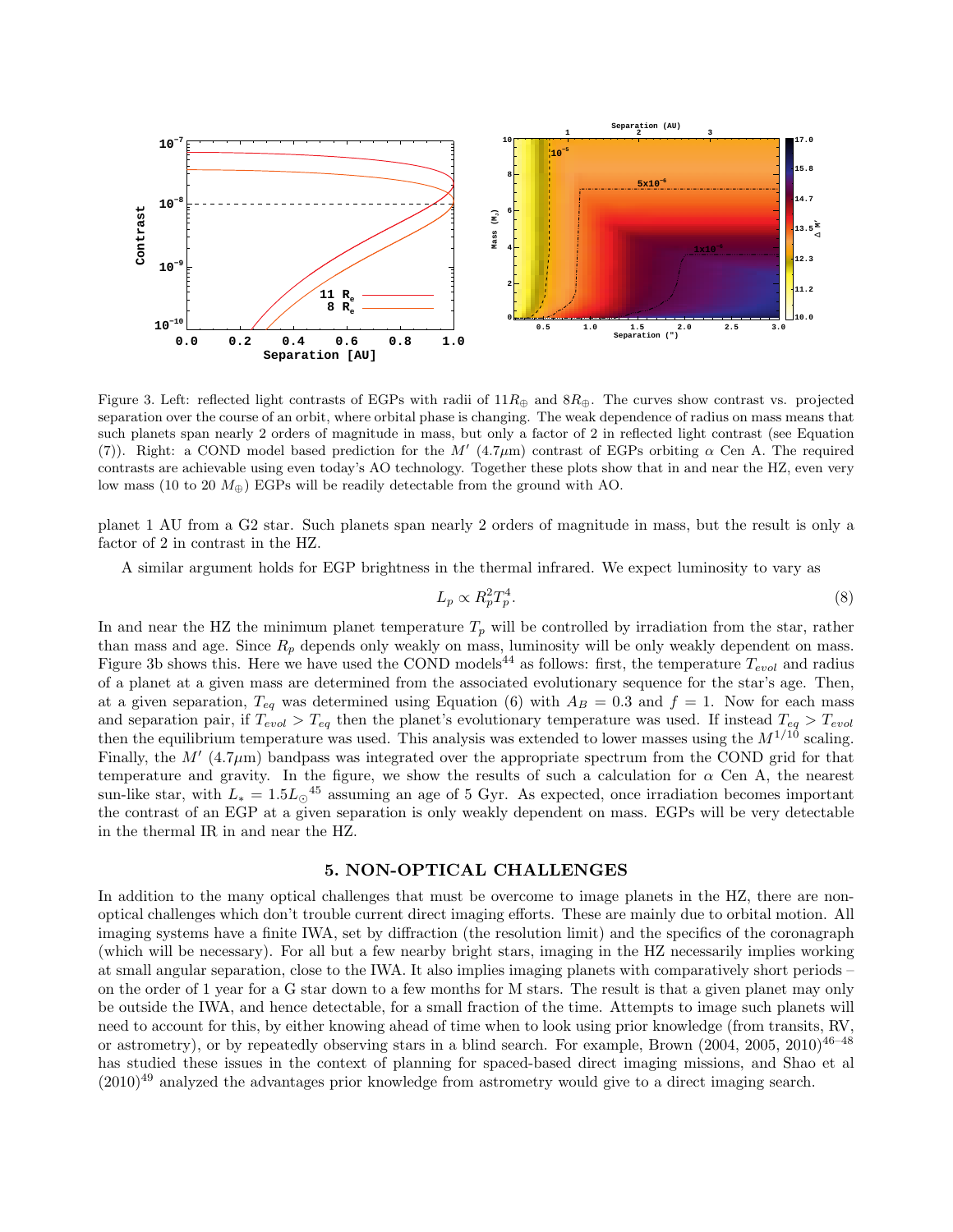Orbital motion can impact direct imaging within a single observation as well, due to the motion of the planet. As we have shown above, exoplanets are faint. This means we can expect to need long exposure times, and predictions in the literature are often on the order of 10 hours or more.<sup>37,51</sup> Such long integrations are challenging to obtain from the ground, and once we consider realistic impediments such as sunrise, weather, parallactic rotation rates, detector readouts, etc., such an observation could span several nights. In and near the HZ orbital speed is high enough that nonnegligible loss of signal-to-noise (S/N) ratio will then occur. This is illustrated in Figure 4, which shows the trial orbits that would have to be considered during a long integration, obtained over several days, for the 25 m GMT observing  $\alpha$  Cen A at 10 $\mu$ m. Larger telescope diameters, short wavelengths, and lower stellar masses, all make the problem more severe. However, Males et al  $(2013)^{50}$  showed that by "deorbiting" such observations we will be able to limit the impact this loss of S/N has on the false alarm statistics and search completeness of direct imaging efforts.

# 6. OBSERVATIONS OF  $\alpha$  CENTAURI A WITH MAGAO

As Figure 1 shows, EGPs in the HZ will be much easier to detect from the ground, even around G stars. For a close enough star, the angular separation of the HZ will be wide enough that even today's AO technology with today's telescopes may be able to achieve the required contrast. Figure 3 shows that irradiation will maintain the minimum bright-



Figure 4. Possible projected orbits for hypothetical planets orbiting  $\alpha$  Cen A. The colors correspond to various elapsed times which will realistically be necessary to build long exposure times from the ground, as we consider such things as sunrise, detector efficiencies, the need for parallactic rotation, weather etc. For this plot, the planet is assumed to be at the center of one of the circles at the beginning of the observation, and could then be anywhere within the colored region at the end of the observation. This orbital motion results in a loss of S/N, which in turn impacts false alarm rates and search completeness. This example, taken from Males et al  $(2013),^{50}$  is based on an observation of  $\alpha$  Cen A by the proposed TIGER instrument at GMT.<sup>17</sup> Such an observation can be "de-orbited" to recover S/N and statistical sensitivity.

ness of an EGP in the HZ so that even very low mass gas giants will be detectable in the thermal IR. Based on these arguments, we have begun a campaign to survey the HZs of a handful of very nearby stars using the simultaneous visible and thermal-IR imaging capabilities of the MagAO system with its VisAO and Clio2 cameras.

MagAO is a 1 kHz, 585 actuator adaptive secondary mirror with a pyramid wavefront sensor (PWFS). It is a near clone of the very successful LBT AO systems.<sup>52, 53</sup> The AO system simultaneously feeds two cameras: VisAO working from 0.5-1  $\mu$ m, and Clio2 working from 1-5  $\mu$ m. MagAO and its two cameras were commissioned during Nov/Dec 2012 and April 2013, and hosted its first Magellan-wide science run in April of 2014. For more information about MagAO see Morzinski et al.<sup>15</sup> and Close et al.<sup>54</sup> in these proceedings. For examples of science conducted so far with MagAO see Close et al  $(2013),^{55}$  Follete et al  $(2013),^{56}$  Wu et al  $(2013),^{57}$  Skemer et al  $(2014)$ ,<sup>58</sup> Bailey et al  $(2014)$ <sup>59</sup> and Close et al  $(2014)$ .<sup>60</sup> Of particular interest to this discussion is Males et al  $(2014),<sup>61</sup>$  where MagAO+VisAO was used to image the exoplanet  $\beta$  Pictoris b in the far-red optical. This effort made use of the simultaneous multi-wavelength imaging capability of MagAO, using a simultaneous  $M'$  image of the planet to improve the significance of the optical detection.  $\beta$  Pictoris b was detected using the VisAO CCD at a contrast of  $1.63 \times 10^{-5}$  at just 0.47".

 $\alpha$  Cen A, spectral type G2V, is the nearest sun-like star. It is somewhat more luminous than the Sun, with  $L_* = 1.5L_{\odot}$ ,<sup>45</sup> so its recent-Venus/early-Mars HZ extends from 0.9 to 2.2 AU. Orbits in the the HZ of  $\alpha$  Cen A are generally stable,<sup>62</sup> and the location of the HZ is essentially unaffected by  $\alpha$  Cen B.<sup>63</sup> At a distance of 1.34 pc, this projects to an angular separation of  $\sim 0.7$ " to  $\sim 1.7$ " on the sky.  $\alpha$  Cen is a triple system, of which A is the most massive. Its close companion,  $\alpha$  Cen B, is now known to host an  $m \sin(i) = 1.1 M_{\oplus}$  mass planet on a 3.3 day orbit, discovered with the RV technique. $64$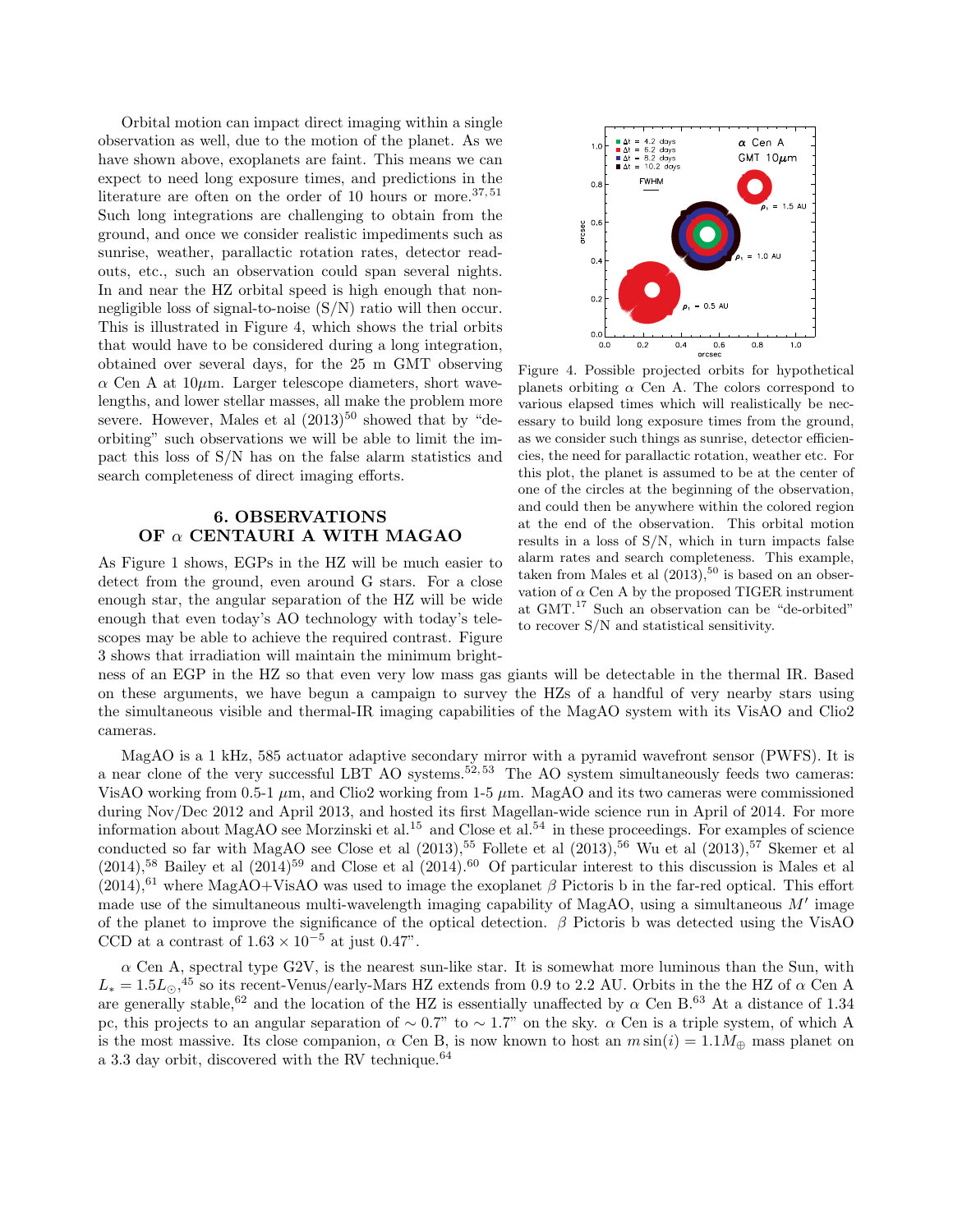

Figure 5. MagAO+VisAO  $i'$  (0.77  $\mu$ m) PSF. At left we show the unsaturated PSF taken with an ND, used for calibration. Our preliminary Strehl ratio measurement is ∼ 35%. At right we show the deep pupil-aligned PSF taken behind the near-focus anti-blooming occulting mask. This corresponds to ~ 4 hrs of open shutter time. The bright feature to the right is a beam splitter ghost.

The  $\alpha$  Cen system is the target of ongoing RV monitoring campaigns. The Anglo Australian Planet Search is complete to roughly a Saturn mass at 2 AU for  $\alpha$  Cen A.<sup>65</sup> Several high cadence surveys, designed to look for lower mass terrestrial planets, are targeting the system,<sup>66</sup> though the intrinsically noisier A has detection limits which are higher than for B<sup>67</sup> and it is not included in all of the high cadence projects.<sup>68</sup> These types of RV surveys hope to reach precisions which will detect large terrestrial planets in the inner HZ of  $\alpha$  Cen B, but such results would only detect a  $\sim 10M_{\oplus}$  planet on the outer edge of the HZ of  $\alpha$  Cen A. As we have argued above, even very low mass EGPs will be detectable in the HZ, and a direct imaging search of the HZ of  $\alpha$  Cen A sensitive to such planets nicely compliments the ongoing RV searches.

We observed  $\alpha$  Cen A with MagAO in April 2014. We used the i' filter on VisAO, which has a central wavelength of  $0.77\mu$ m, and the M' filter on Clio2 at  $4.7\mu$ m. A near-focus occulting spot was used on VisAO to attenuate the light from the star. No ND filters were required in either camera or the PWFS. However, because of the extreme star brightness the science cameras must be operated at high frame rates. VisAO, a frame transfer CCD, was run at 6.7 frames per second (f.p.s.) using a  $512x512$  field of view (FOV) with  $100\%$  efficiency. The platescale is 7.9 mas per pixel, so this FOV is sufficient to image the full HZ. Similarly, Clio2 integration time was set to 164 ms, but the camera readout results in only ∼35% efficiency. These frame rates result in huge volumes of data. The results we present here are only preliminary reductions, with a great deal of work remaining.

In Figure 5 we show the point spread functions (PSFs) in i'. The unsaturated PSF has a Strehl ratio of roughly 35%. The occulted PSF is the combination of  $\sim$ 4 hrs open shutter. In Figure 6 we show the Clio2 M' PSF. This is a single 164 ms frame, with only a simple background subtraction applied. The core is saturated to ∼0.3 ′′, so we can not measure Strehl ratio, however we note that 14 Airy rings are visible and the PSF appears to be extremely stable.

In Figure 7 we show our preliminary reduction of the VisAO i' data. We employed angular differential imaging and used the KLIP algorithm.<sup>69</sup> We also show a S/N map. The spiral of fake planets was injected to measure algorithm throughput, and generally have a S/N ∼10 in this reduction. The innermost fake planets were injected with a contrast of  $\sim 10^{-6}$ , and outermost with a contrast of  $\sim 10^{-7}$  (based on a preliminary calibration).

## 7. CONCLUSIONS

In this article we have argued that direct imaging in the HZ using ground-based AO systems will be an important part of efforts to characterize exoplanets. Even though Earth-like planets orbiting Sun-like stars are out of reach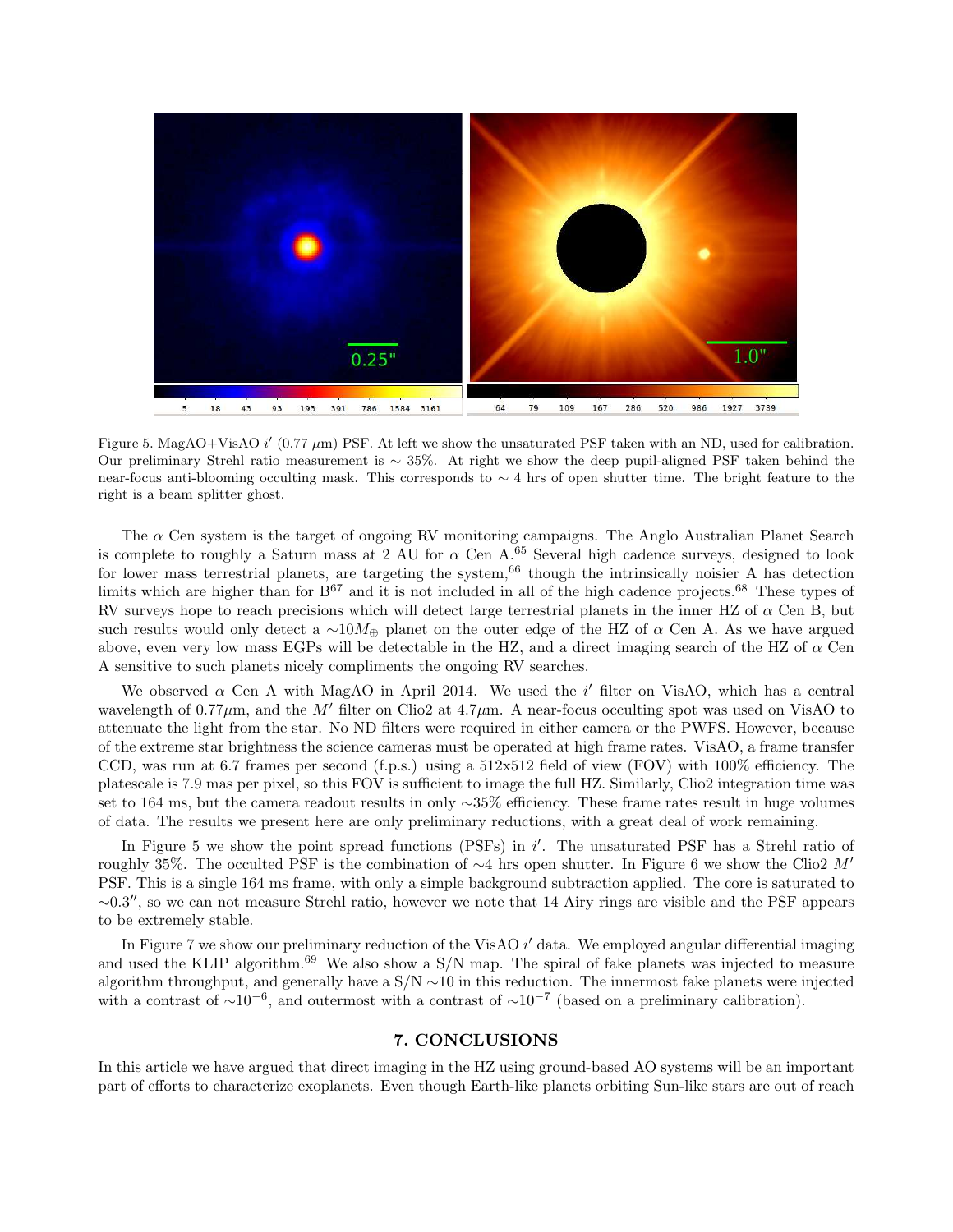

Figure 6. MagAO+Clio2  $M'$  (4.7  $\mu$ m) PSF. This is a single 164 ms exposure, with only background subtraction applied. The core is saturated to a radius of 0.3" so Strehl ratio can not be measured. The PSF appears to be very stable at this wavelength.



Figure 7. Left: The habitable zone of α Centauri A imaged in visible light with MagAO's VisAO camera. The data shown extends from 0.55" to 1.58". Right: S/N map. In both images the spiral of  $\sim 10\sigma$  fake planets was injected into the data to measure throughput. The innermost planets correspond to a contrast of ∼10<sup>−</sup><sup>6</sup> , and the outermost planets correspond to a contrast of ∼10<sup>−</sup><sup>7</sup> . These are only preliminary reductions of data taken in April, 2014, however they show that direct imaging in the HZ from the ground using AO is feasible with even today's systems. Future extreme AO systems deployed on ELTs will further push ground based imaging into this exciting regime.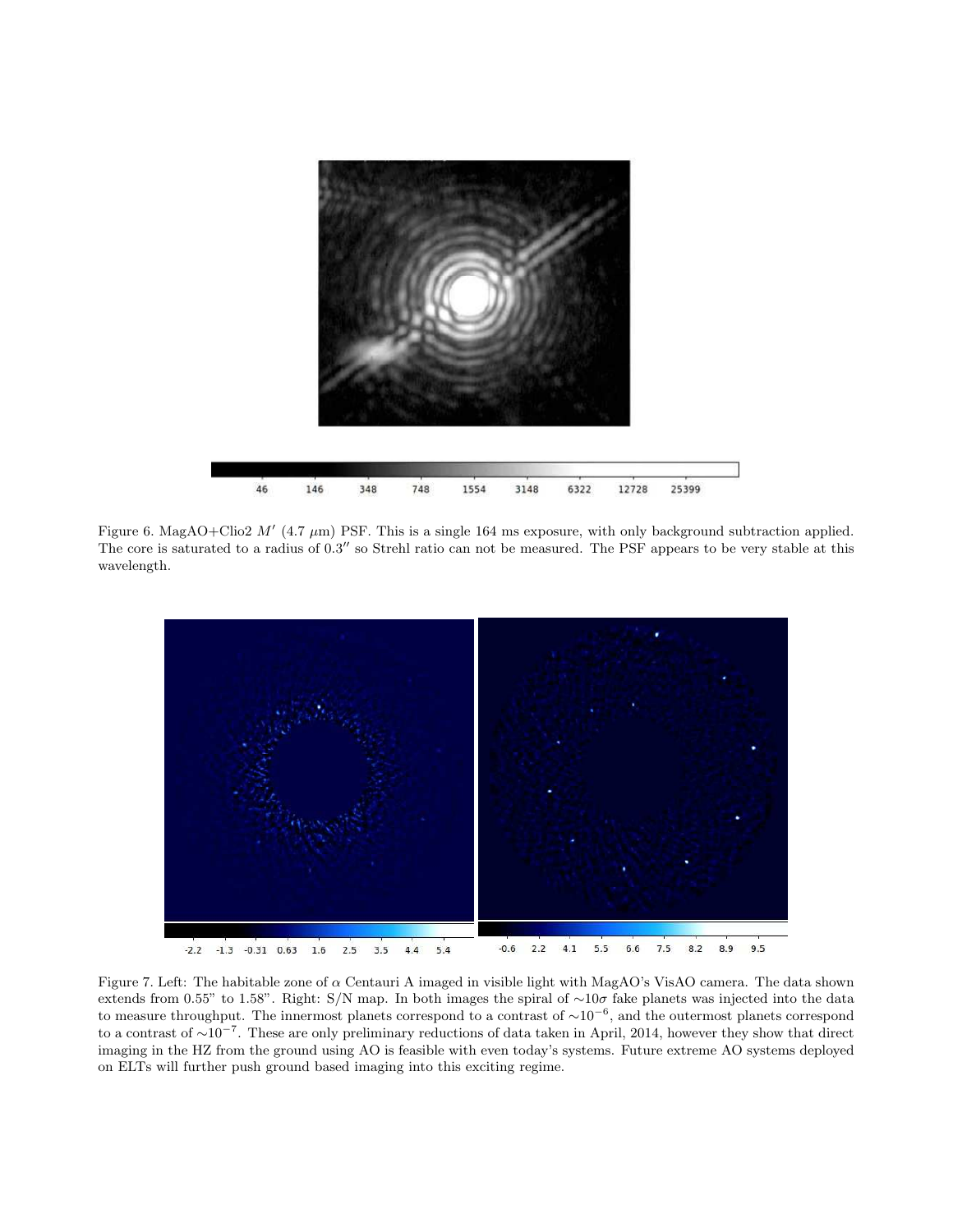for ground-based systems, the enormous variety of exoplanets and their host stars means that many HZ planets will be characterized using ground-based systems. Such efforts will be complimentary to spaced-based campaigns, since the much tighter projected separations of HZs around low-mass stars will require ELT diameters to resolve. Precursor searches with ground-based systems will also identify stars with large radius planets orbiting in or near the HZ, allowing prioritization of precious space telescope time for stars around which terrestrial planets are not ruled out by the presence of larger planets.

Imaging in the HZ is even possible using current systems for a handful of nearby stars. Using the MagAO system and its co-mounted VisAO and Clio2 cameras we have begun a survey of nearby HZs. Here we introduced our observations of the HZ of  $\alpha$  Cen A, the nearest Sun-like star.

The MagAO ASM was developed with support from the NSF MRI program. The MagAO PWFS was developed with help from the NSF TSIP program and the Magellan partners. The VisAO camera and commissioning were supported with help from the NSF ATI program. The ASM was developed with support from the excellent teams at Steward Observatory Mirror Lab/CAAO (University of Arizona), Microgate (Italy), and ADS (Italy). J.R.M. and K.M. were supported under contract with the California Institute of Technology (Caltech) funded by NASA through the Sagan Fellowship Program. L.M.C.s research was supported by NSF AAG and NASA Origins of Solar Systems grants. This research has made use of the Exoplanet Orbit Database and the Exoplanet Data Explorer at exoplanets.org.

#### REFERENCES

- 1. F. Fressin, G. Torres, D. Charbonneau, *et al.*, "The False Positive Rate of Kepler and the Occurrence of Planets," *ApJ* 766, p. 81, Apr. 2013.
- 2. S. R. Kane and D. M. Gelino, "The Habitable Zone Gallery," *PASP* 124, pp. 323–328, Apr. 2012.
- 3. E. V. Quintana, T. Barclay, S. N. Raymond, *et al.*, "An Earth-Sized Planet in the Habitable Zone of a Cool Star," *Science* 344, pp. 277–280, Apr. 2014.
- 4. A. W. Howard, G. W. Marcy, S. T. Bryson, *et al.*, "Planet Occurrence within 0.25 AU of Solar-type Stars from Kepler," *ApJS* 201, p. 15, Aug. 2012.
- 5. G. D. Mulders, I. Pascucci, and D. Apai, "A stellar-mass-dependent drop in planet occurrence rates," *ArXiv e-prints* , June 2014.
- 6. C. D. Dressing and D. Charbonneau, "The Occurrence Rate of Small Planets around Small Stars," *ApJ* 767, p. 95, Apr. 2013.
- 7. O. Guyon, F. Martinache, E. J. Cady, *et al.*, "How ELTs will acquire the first spectra of rocky habitable planets," *Proc. SPIE* 8447, July 2012.
- 8. I. J. M. Crossfield, "On high-contrast characterization of nearby, short-period exoplanets with giant segmented-mirror telescopes," *A&A* 551, p. A99, Mar. 2013.
- 9. B. Macintosh, J. R. Graham, P. Ingraham, *et al.*, "First light of the gemini planet imager," *PNAS* , 2014.
- 10. B. Macintosh *et al.*, "The Gemini planet imager: first light and commissioning," *Proc. SPIE* 9148, 2014.
- 11. J. Beuzit *et al.*, "SPHERE: a planet finder instrument for the VLT," *Proc. SPIE* 9148, 2014.
- 12. G. Vasisht *et al.*, "Realtime speckle sensing and suppression with Palomar's Project 1640 and its impact on exoplanet detection," *Proc. SPIE* 9148, 2014.
- 13. N. Jovanovic *et al.*, "Development and recent results from the Subaru coronagraphic extreme adaptive optics system ," *Proc. SPIE* 9147, 2014.
- 14. P. Hinz *et al.*, "Commissioning the LBTI for use as a nulling interferometer and coherent imager," *Proc. SPIE* 9146, 2014.
- 15. K. Morzinski *et al.*, "MagAO: status and performance of the Magellan adaptive optics system," *Proc. SPIE* 9148, 2014.
- 16. B. Macintosh, M. Troy, R. Doyon, *et al.*, "Extreme adaptive optics for the Thirty Meter Telescope," *Proc. SPIE* 6272, July 2006.
- 17. P. Hinz, J. Codona, O. Guyon, *et al.*, "TIGER: a high contrast infrared imager for the Giant Magellan Telescope," 8446, Sept. 2012.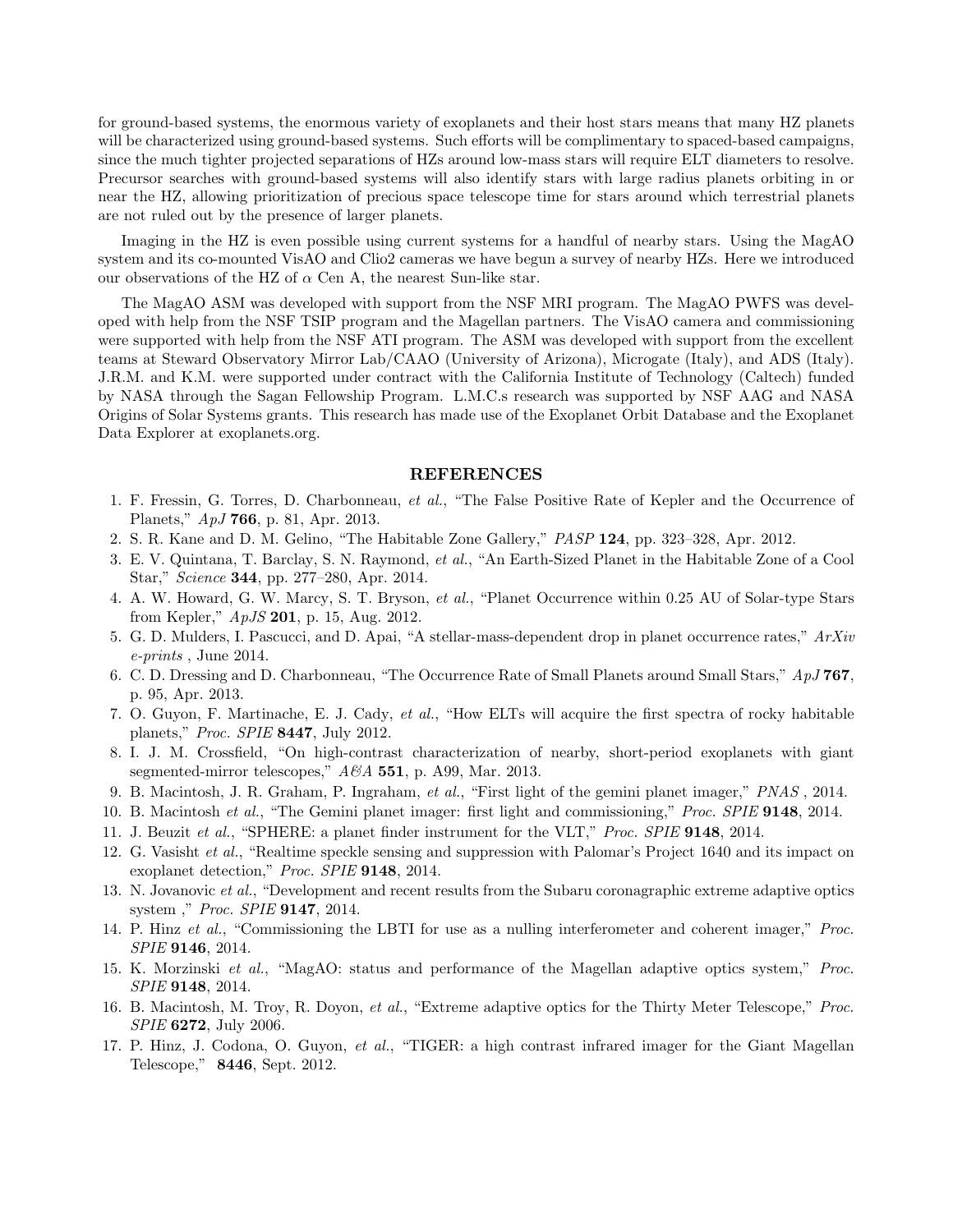- 18. M. Kasper, C. Verinaud, and D. Mawet, "Roadmap for pcs, the planetary camera and spectrograph for the e-elt," in *Proceedings of the Third AO4ELT Conference*, S. Esposito and L. Fini, eds., INAF - Osservatorio Astrofisico di Arcetri, (Firenze), 2013.
- 19. S. Seager, "Exoplanet Habitability," *Science* 340, pp. 577–581, May 2013.
- 20. J. F. Kasting, R. Kopparapu, R. M. Ramirez, *et al.*, "Remote life-detection criteria, habitable zone boundaries, and the frequency of earth-like planets around m and late k stars," *Proceedings of the National Academy of Sciences* , 2013.
- 21. J. F. Kasting, D. P. Whitmire, and R. T. Reynolds, "Habitable Zones around Main Sequence Stars," *Icarus* 101, pp. 108–128, Jan. 1993.
- 22. R. K. Kopparapu, R. Ramirez, J. F. Kasting, *et al.*, "Habitable Zones around Main-sequence Stars: New Estimates," *ApJ* 765, p. 131, Mar. 2013.
- 23. W. A. Traub, "Terrestrial, Habitable-zone Exoplanet Frequency from Kepler," *ApJ* 745, p. 20, Jan. 2012.
- 24. A. Zsom, S. Seager, J. de Wit, and V. Stamenković, "Toward the Minimum Inner Edge Distance of the Habitable Zone," *ApJ* 778, p. 109, Dec. 2013.
- 25. R. K. Kopparapu, R. M. Ramirez, J. SchottelKotte, *et al.*, "Habitable Zones around Main-sequence Stars: Dependence on Planetary Mass," *ApJ* 787, p. L29, June 2014.
- 26. R. Pierrehumbert and E. Gaidos, "Hydrogen Greenhouse Planets Beyond the Habitable Zone," *ApJ* 734, p. L13, June 2011.
- 27. D. J. Stevenson, "Life-sustaining planets in interstellar space?," *Nature* 400, p. 32, July 1999.
- 28. M. G. Kivelson, K. K. Khurana, C. T. Russell, M. Volwerk, R. J. Walker, and C. Zimmer, "Galileo Magnetometer Measurements: A Stronger Case for a Subsurface Ocean at Europa," *Science* 289, pp. 1340–1343, Aug. 2000.
- 29. L. Iess, D. J. Stevenson, M. Parisi, *et al.*, "The gravity field and interior structure of enceladus," *Science* 344(6179), pp. 78–80, 2014.
- 30. M. H. Hart, "The evolution of the atmosphere of the earth," *Icarus* 33, pp. 23–39, Jan. 1978.
- 31. V. Meadows and S. Seager, "Terrestrial Planet Atmospheres and Biosignatures," *Exoplanets, edited by S. Seager. Tucson, AZ: University of Arizona Press* , pp. 441–470, 2011.
- 32. R. Heller and R. Barnes, "Exomoon Habitability Constrained by Illumination and Tidal Heating," *Astrobiology* 13, pp. 18–46, Jan. 2013.
- 33. D. Sudarsky, A. Burrows, I. Hubeny, and A. Li, "Phase Functions and Light Curves of Wide-Separation Extrasolar Giant Planets," *ApJ* 627, pp. 520–533, July 2005.
- 34. K. L. Cahoy, M. S. Marley, and J. J. Fortney, "Exoplanet Albedo Spectra and Colors as a Function of Planet Phase, Separation, and Metallicity," *ApJ* 724, pp. 189–214, Nov. 2010.
- 35. A. Burrows and G. Orton, "Giant Planet Atmospheres," *Exoplanets, edited by S. Seager. Tucson, AZ: University of Arizona Press* , pp. 419–440, 2011.
- 36. W. A. Traub and B. R. Oppenheimer, "Direct Imaging of Exoplanets," *Exoplanets, edited by S. Seager. Tucson, AZ: University of Arizona Press* , pp. 111–156, 2011.
- 37. C. Cavarroc, A. Boccaletti, P. Baudoz, *et al.*, "Fundamental limitations on Earth-like planet detection with extremely large telescopes," *A&A* 447, pp. 397–403, Feb. 2006.
- 38. K. R. Lang, *Astrophysical Data I. Planets and Stars.*, 1992.
- 39. J. J. Fortney, M. S. Marley, and J. W. Barnes, "Planetary Radii across Five Orders of Magnitude in Mass and Stellar Insolation: Application to Transits," *ApJ* 659, pp. 1661–1672, Apr. 2007.
- 40. A. Burrows, K. Heng, and T. Nampaisarn, "The Dependence of Brown Dwarf Radii on Atmospheric Metallicity and Clouds: Theory and Comparison with Observations," *ApJ* 736, p. 47, July 2011.
- 41. J. J. Fortney, I. Baraffe, and B. Militzer, "Giant Planet Interior Structure and Thermal Evolution," *Exoplanets, edited by S. Seager. Tucson, AZ: University of Arizona Press* , pp. 397–418, 2011.
- 42. K. Batygin and D. J. Stevenson, "Mass-Radius Relationships for Very Low Mass Gaseous Planets," *ApJ* 769, p. L9, May 2013.
- 43. J. T. Wright, O. Fakhouri, G. W. Marcy, *et al.*, "The Exoplanet Orbit Database," *PASP* 123, pp. 412–422, Apr. 2011.